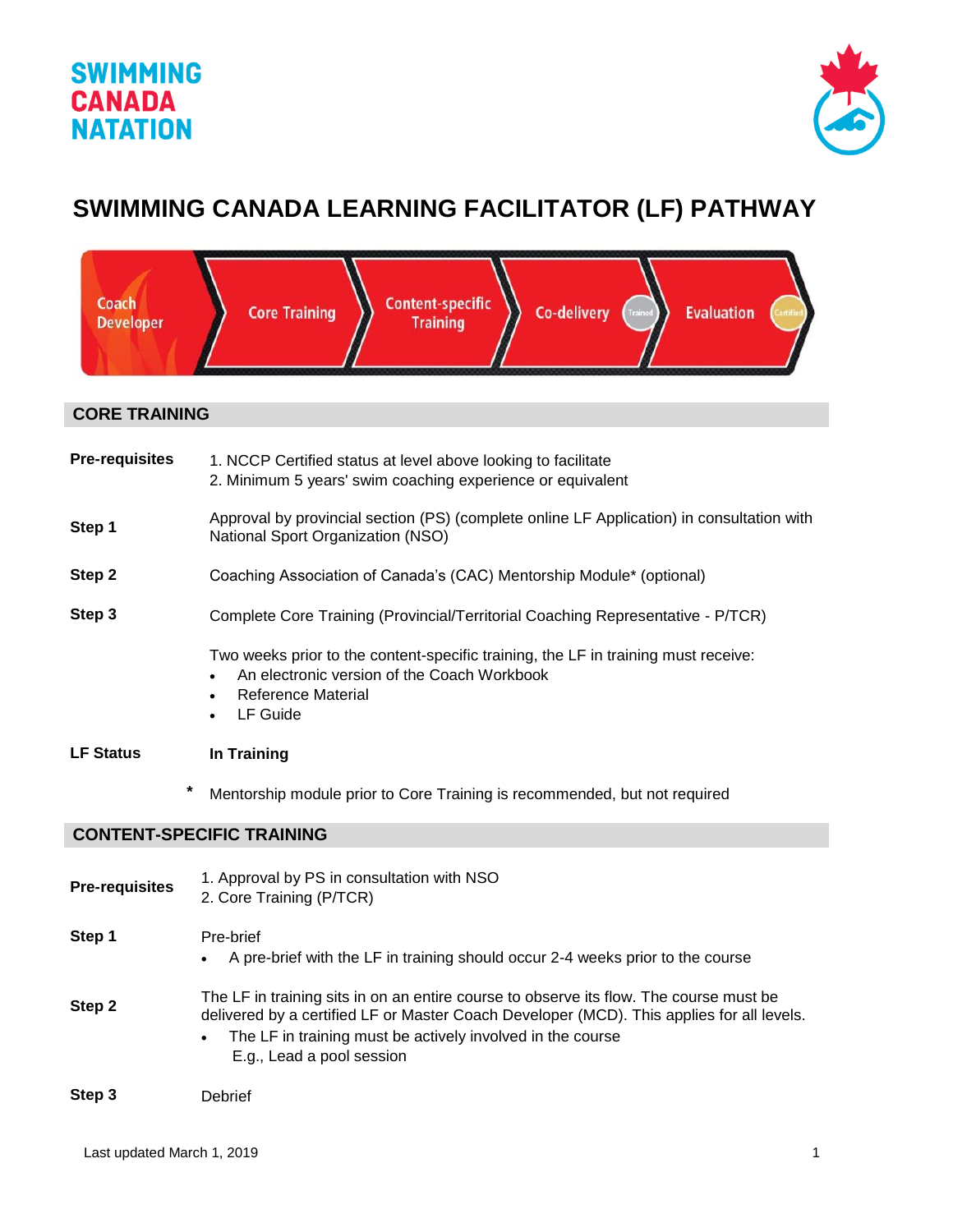# **SWIMMING CANADA NATATION**



- A mandatory debrief with the LF in training should occur 48 hours (at most) after the course
- Ideally, the debrief should occur immediately after the course

### **LF Status In Training**

### **CO-DELIVERY**

| <b>Pre-requisites</b> | 1. Approval by PS in consultation with NSO<br>2. Core Training (P/TCR)<br>3. Content-specific Training                                                                                                                                                                                    |
|-----------------------|-------------------------------------------------------------------------------------------------------------------------------------------------------------------------------------------------------------------------------------------------------------------------------------------|
| Step 1                | Pre-brief<br>The pre-brief with the LF in training should occur 2-4 weeks prior to the course                                                                                                                                                                                             |
| Step 2                | Co-facilitation<br>The LF in training should perform a minimum of 2 co-facilitations. This should equal to<br>full delivery of the course content once complete.<br>Really strong candidates may be given the opportunity to facilitate more content during<br>the second co-facilitation |
| Step 3                | Debrief / Reflective Conversation<br>The debrief / reflective conversation is based on the observation<br>$\bullet$<br>It is strongly recommended that this occur immediately after the course, but can occur<br>$\bullet$<br>a maximum of 48 hours after                                 |
| <b>LF Status</b>      | <b>Trained</b>                                                                                                                                                                                                                                                                            |
| <b>EVALUATION</b>     |                                                                                                                                                                                                                                                                                           |
| <b>Pre-requisites</b> | 1. Approval by PS in consultation with NSO<br>2. Core Training (P/TCR)<br>3. Content-specific Training<br>4. Co-delivery (minimum of 2 co-facilitations)<br>5. Deliver a minimum of 3 NCCP swimming courses                                                                               |
| Step 1                | Pre-brief<br>The pre-brief with the trained LF should occur 2-4 weeks prior to the evaluation                                                                                                                                                                                             |
| Step 2                | <b>Formal Observation</b><br>When the LF is ready, he/she must make a request to a MCD for evaluation<br>The LF should be ready to request a formal evaluation after delivering 5 NCCP<br>swimming courses                                                                                |
| Step 3                | Debrief                                                                                                                                                                                                                                                                                   |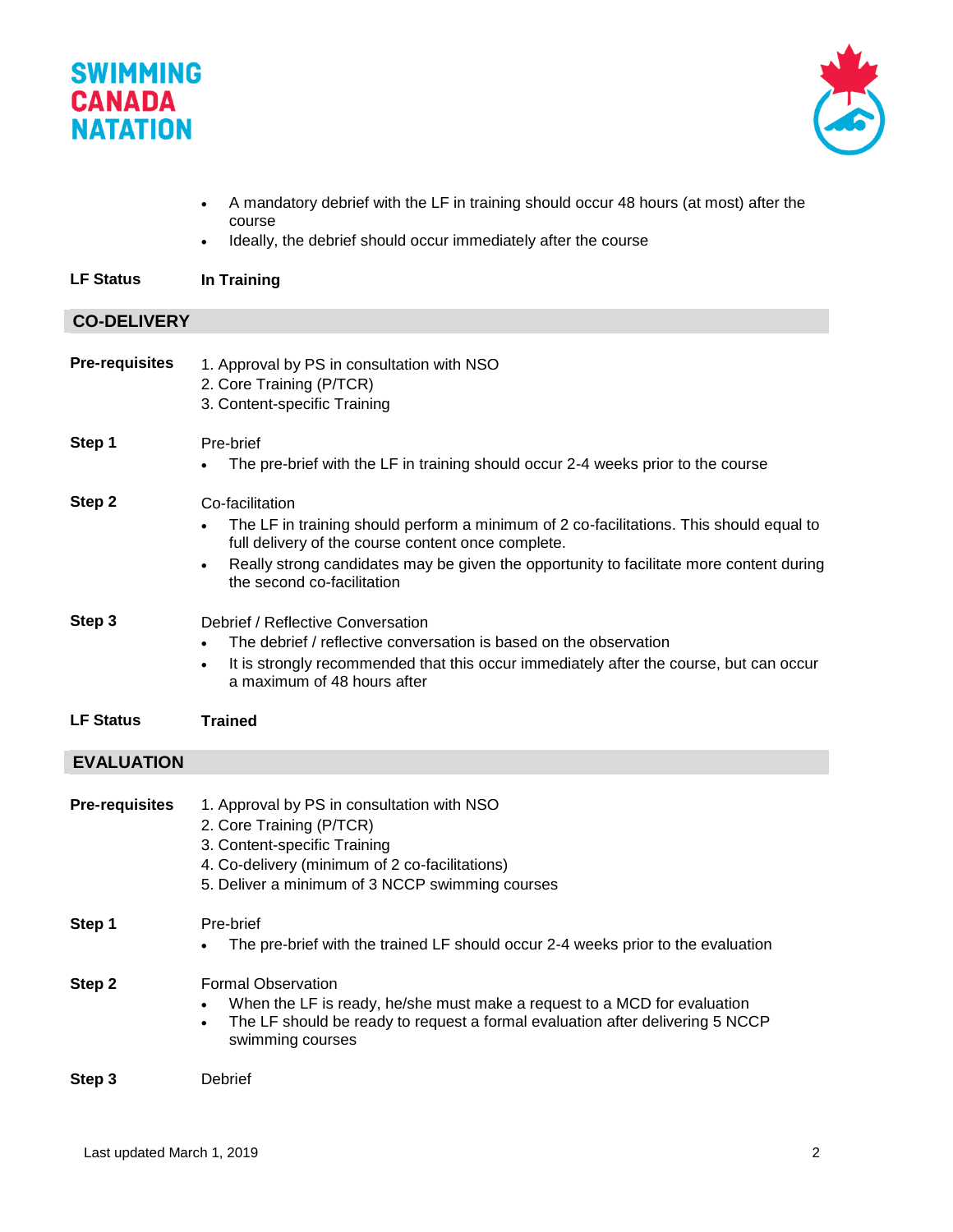



- The debrief should occur a maximum of 48 hours after the course, but should be immediate and be provided throughout the course as appropriate
- If the LF candidate is not meeting the NCCP standard, MCD to design an Action Plan to close any gaps (e.g., This is what I am going to evaluate you on…)

**Step 4** Action Plan

- **Step 5** Final Recommendation
- **LF Status Certified** Once the Evaluation and Final Recommendations are completed satisfactorily, the Learning Facilitator will be considered NCCP Certified

### **NOTES**

#### **Community Coach LF Evaluation**

For Community Coach LF Evaluations, the following sections / course content must be covered:

- 1. Introduction and Role of the Community Coach
- 2. The Swimmer
- 3. Guidelines for the Training of Athletic Abilities
- 4. Effective Coaching

#### **Swimming 101 LF Evaluation**

For Swimming 101 LF Evaluations, the following sections / course content must be covered:

- 1. Planning and Managing a Group
- 2. Wrap Up
	- \*\*this is usually the Sunday delivery of the Swimming 101 course

#### **Swimming 201 LF Evaluation**

For Swimming 201 LF Evaluations, the following sections / content must be observed:

- 1. Design a Seasonal Plan
	- Yearly Training Plan (YTP) for Train to Train (T2T)
	- Understand periods/phases
	- Must facilitate double periodization relevant to the Swimming Canada Competition Strategy (2 competition windows)
- 2. Develop Swimmer Ability
	- Understand work to rest ratio (dryland and water)
	- Fatigue Management in YTP
	- Testing and Monitoring of Athletic Abilities, which includes implementation of results o Meaningful reoccurrence
	- Relate the above back to YTP